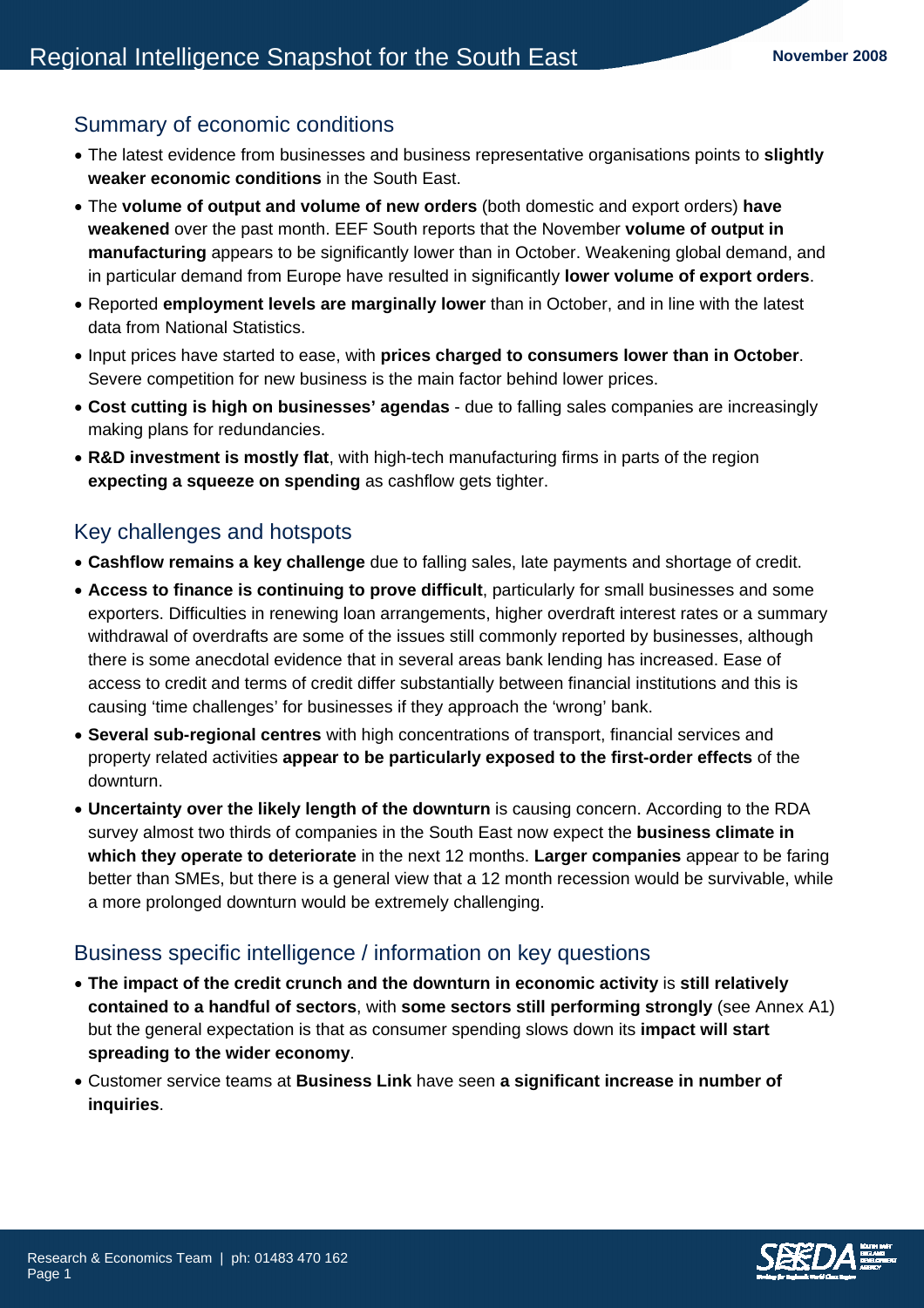# Sectoral Overview

**Investment** is holding up in parts of the region. In Milton Keynes, investment inquiries in October were 18% up on October of last year, with 9 successful investments in the town in October generating some 1,370 jobs.

**Construction:** remains depressed with little sign of improvement, at least in the private housing market, whilst increased public sector contracts are keeping some construction firms' order books full. Housing market conditions continue to deteriorate and instability in financial markets is being felt throughout the industry. High materials costs are squeezing margins, placing additional pressure on firms facing dwindling demand. Deferred contracts are quickly undermining immediate and future delivery capacity and confidence. Forward sales appear to be up to 40% down, with employment levels continuing to fall, reflecting weaker workloads.

**Financial services**: prolonged uncertainty within the global financial markets and a merger of HBOS and Lloyds TSB have led to 'restructuring' within the financial sector in the UK and in a number of 'hot-spots' largely within the 'Inner South East' of Surrey, Oxfordshire, Buckinghamshire, and in Brighton & Hove, parts of Kent and Hampshire. The South East's labour market and wider economy (through consumer spending) is exposed to any significant re-structuring of financial services in London (eg. about 1,700 residents in Berkshire have already been affected by City banking job losses).

**Manufacturing:** faced with falling demand the **automotive sector** continues to struggle, with demand for cars down 20% and demand for commercial vehicles down by 30-40%. Businesses are laying off agency staff, cutting shifts and production levels. As a result of a further slowdown in domestic and global demand the **engineering** sector reported a sharp slowdown in output volumes. The number of employers reducing their workforce is on the increase, whilst investment intentions and prices in both domestic and export markets are lower. Depreciating currency in theory ought to boost the competitiveness of export-oriented businesses. However, slowing global demand (and in particular from the Eurozone, which is technically in recession) has led to export new order volumes now showing negative trend, leading to a weaker outlook for the sector.

**Retail**: both sales and footfall are down across most sub-regions, with discretionary spending significantly lower and discount shops reported to be faring better. Small independent retailers are struggling in the face of competition from larger firms who can afford to cut prices and may be better able to access finance. While in some areas shop refits are continuing, other town centres are seeing rising numbers of shop closures.

**Transport**: Reduced demand from airlines is affecting companies in the supply chain around Gatwick and Heathrow airports in particular, but airlines themselves have made few if any redundancies in the past month. A general slowdown in economic activity is having an impact on several major ports in the South East and in particular on Southampton and Dover.

**Tourism**: the picture in this sector is mixed. So far performance has held up remarkably well despite poor weather and economic downturn. Visitor numbers are still strong in popular tourist destinations such as Canterbury, partially helped by the strength of the Euro against the pound. However, the Tourism South East Business Confidence Survey indicates that most businesses are anticipating difficult trading conditions next year. As consumers hold back on discretionary leisure spend, short breaks and visits to commercial attractions are also expected to be adversely affected. Conversely, many of the region's caravan and camping businesses and self catering operators are reporting better sales, reflecting the national picture.